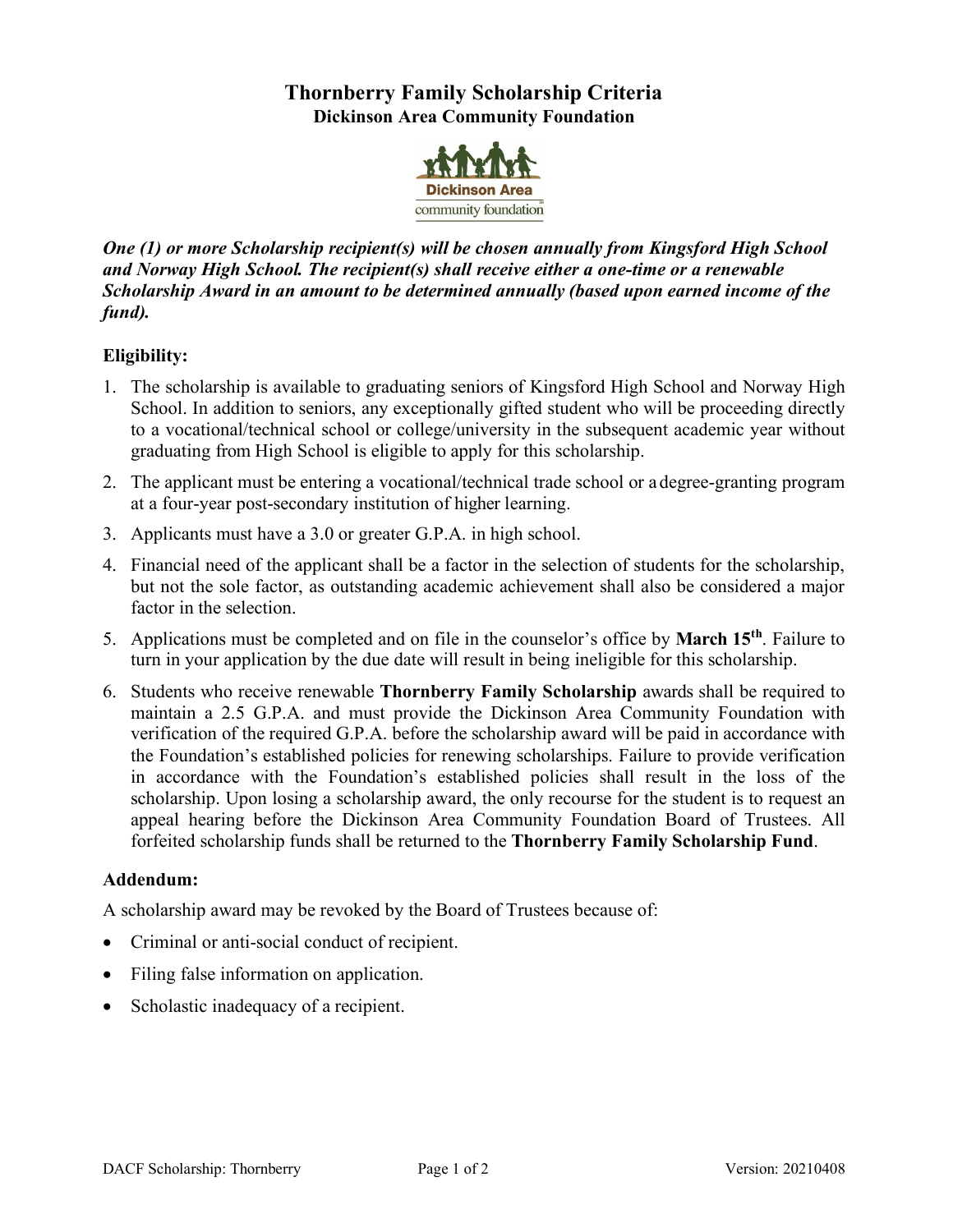- Failure to provide the Dickinson Area Community Foundation with documents and verification as specified in the Foundation's established policies for renewing scholarships. A copy of the Foundation's policies for renewing scholarships is provided to students with their first scholarship payment.
- For such other good cause as the Board may, in its sole discretion, determine.

Revocation shall be by the action of a majority of the members of the Board of Trustees, and upon such revocation, any and all funds still controlled by the Board of Trustees shall be withheld and disposed of at the discretion of the Board.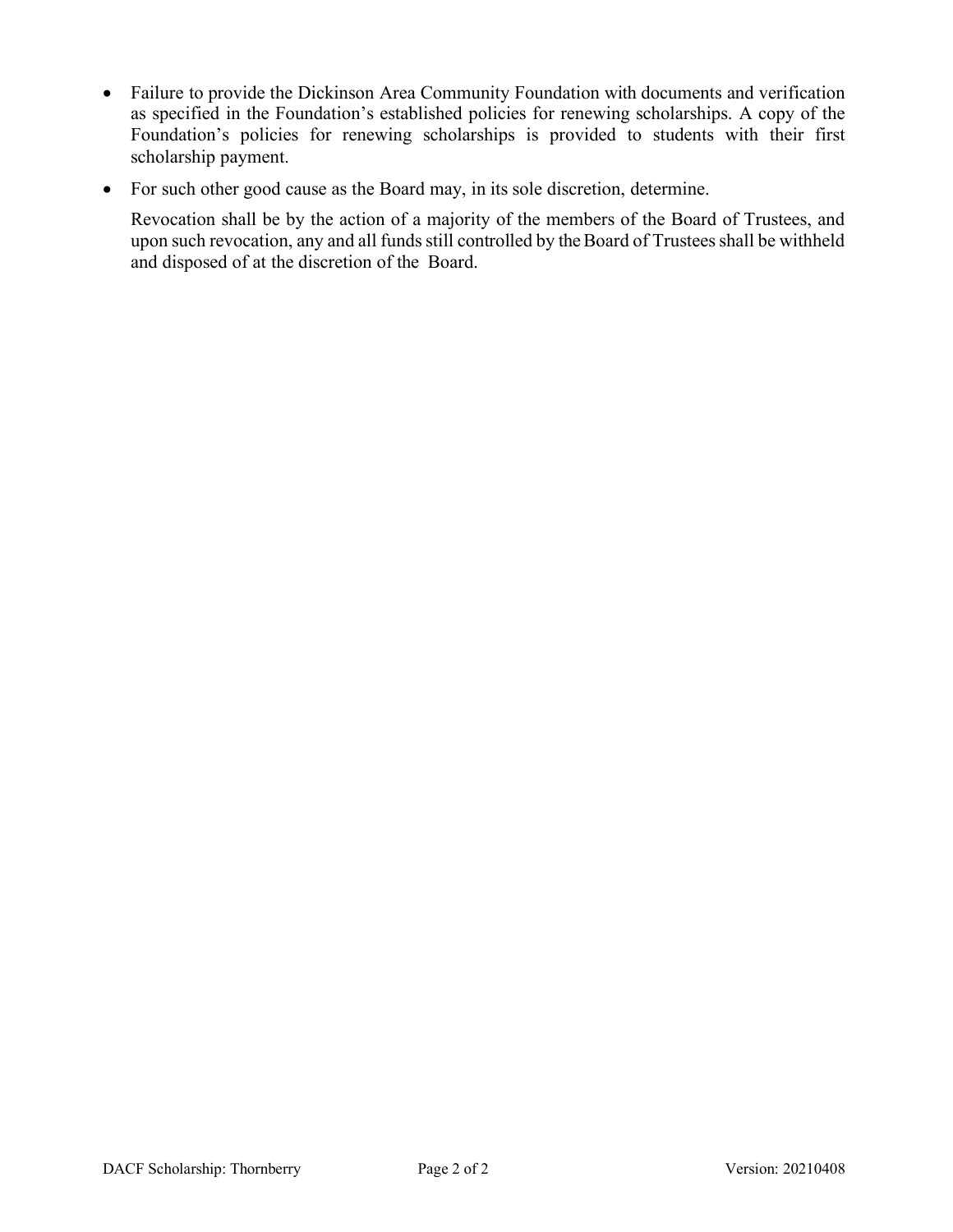

# *Thornberry Family Scholarship*

**Dickinson Area Community Foundation Completed applications must be submitted by March 15th**

| <b>Date</b>                                                               |                                                                                                      |  |  |
|---------------------------------------------------------------------------|------------------------------------------------------------------------------------------------------|--|--|
| <b>Full Name</b>                                                          |                                                                                                      |  |  |
| <b>Street Address</b>                                                     |                                                                                                      |  |  |
| <b>City ST ZIP Code</b>                                                   |                                                                                                      |  |  |
| <b>Home Phone</b>                                                         |                                                                                                      |  |  |
| <b>E-Mail (Required):</b>                                                 |                                                                                                      |  |  |
| <b>High School Attended</b>                                               |                                                                                                      |  |  |
| <b>GPA</b>                                                                |                                                                                                      |  |  |
|                                                                           | In what extra-curricular activities did you participate in? (includes activities outside of school)  |  |  |
|                                                                           |                                                                                                      |  |  |
| Did you work during the school year? No                                   | If yes, how many hours/week?                                                                         |  |  |
| Name of college or university you plan to attend:                         |                                                                                                      |  |  |
| Have you applied for admission?                                           |                                                                                                      |  |  |
| Have you been accepted?                                                   |                                                                                                      |  |  |
| Intended field of study:                                                  |                                                                                                      |  |  |
| Have you applied for other scholarships?                                  |                                                                                                      |  |  |
| Have you been granted a scholarship? If so, name of scholarship & amount: |                                                                                                      |  |  |
|                                                                           |                                                                                                      |  |  |
| Please include the following with the application:                        |                                                                                                      |  |  |
| 1. Transcript of your high school records                                 |                                                                                                      |  |  |
| <b>Application Deadline</b>                                               |                                                                                                      |  |  |
|                                                                           | All applications need to be submitted to the guidance counselor's office by March 15 <sup>th</sup> . |  |  |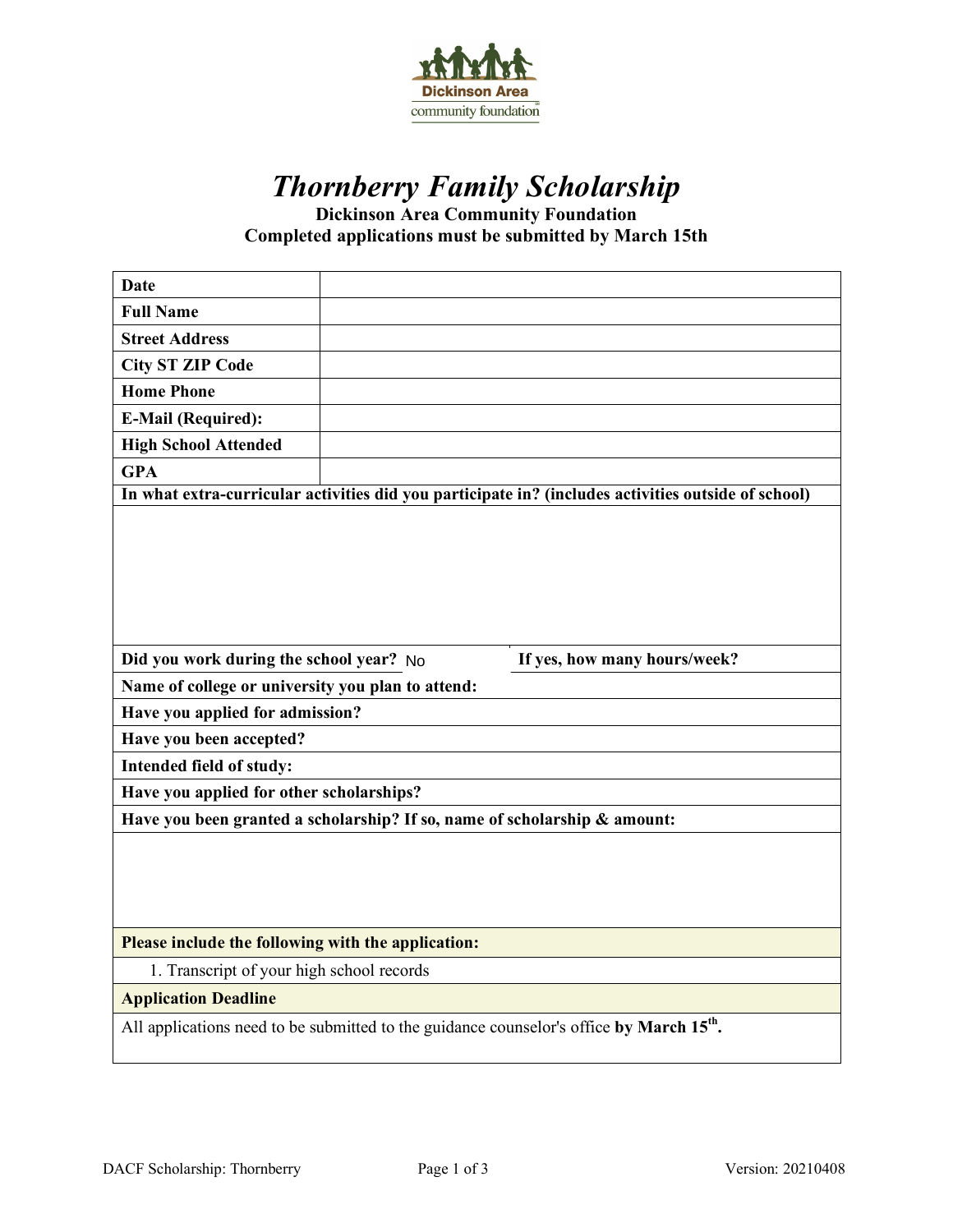

#### **Agreement and Signature**

By submitting this application, I affirm that the facts set forth in it are true and complete. I understand any false statements, omissions, or other misrepresentations made by me on this application may result in rejection of this application.

Name (printed)

Signature

Date

#### **Parent Application Form**

Name of parent or guardian completing this form:

Home address:

Phone: E-Mail:

**Do you have any dependents other than your own family or other extenuating circumstances that should be considered? If yes, please explain:**

**Note here any statements you may wish to make which assist the scholarship selection committee in consideration of the applicant:**